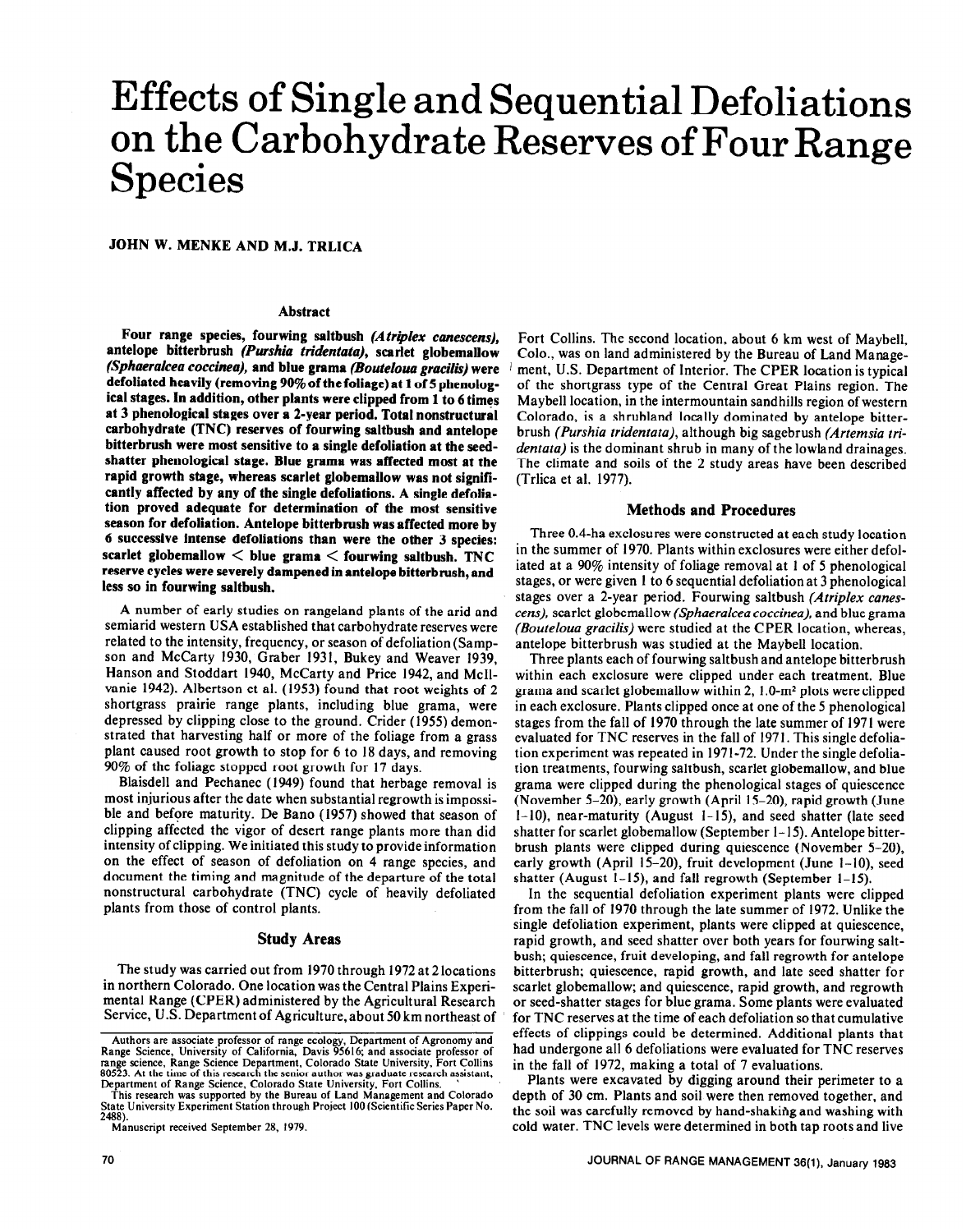

Fig. 1. Average total nonstructural carbohydrates (TNC) in tap roots of control and *successively defoliated fourwing saltbush plants.* 

basal stems (0.5 to I.0 cm diameter) of fourwing saltbush and antelope bitterbrush. For scarlet globemallow and blue grama, roots and crowns were used to determine TNC levels. Rhizomes were included with the root samples of scarlet globemallow. Total nonstructural carbohydrates were extracted from a 0.5-g plant sample with 0.2N sulfuric acid (Smith et al. 1964), and TNC levels were determined on a glucose equivalent basis (Heinze and Murneek 1940).

All data were analyzed by standard analysis of variance techniques (Steel and Torrie 1960). Duncan's multiple range test was used to separate means  $(p<0.05$  and 0.10).

#### **Results and Discussion**

#### **Fourwing Saltbush**

Tap root and basal stem TNC levels of fourwing saltbush were affected very little by a single clipping, except at the seed shatter stage. Only the 42 mg/ g basal stem TNC level in the fall of 1972 was depressed ( $p<0.10$ ) below the 52 mg/g in control plants. Plants defoliated at seed shatter and control plants had 41 and 54 mg/g in basal stems, respectively, the first year, and tap root TNC levels



**Fig. 2.** *Average total nonstructural carbohydrates (TNC) in basalstems of control and successively defoliated fourwing saltbush plants.* 



**Fig. 3.** *Average total nonstructural carbohydrates (TNC) in fail 1971 and*  1972 for tap roots and basal stems of control antelope bitterbrush plants *and plants defoliated once at 5 different phenologicalstages. Tap root or basal stem TNC levels labeled with the same letter are not significantly different (p<.OJ).* 

were also lower but not significantly lower.

Tap root TNC levels of sequentially defoliated fourwing saltbush plants were not depressed below those of control plants until after the third clipping (Fig. I), whereafter their reserve status remained significantly lower than unclipped plants. The first seed shatter clipping caused the initial divergence of the tap root TNC cycle.

Basal stem TNC levels were depressed earlierthan tap root TNC levels, and clipping at the seed shatter stage, again, caused the greatest divergence between clipped and control plant TNC cycles (Fig. 2). After the third clipping the basal stem TNC cycle for clipped plants remained somewhat dampened. In the fall, after 6 clippings, basal stem reserve levels were 44% lower in clipped than in control plants. The more concentrated tap root reserves were depressed 28% at the fall analysis after 6 clippings. Trlica and Cook ( 197 I) reported that TNC reserves of 2 desert *Atriplex* species in Utah were also reduced most when plants were clipped late in the growing season.

#### **Antelope Bitterbrush**

**Levels** of TNC in tap roots of antelope bitterbrush were most depressed  $(p<0.05)$  by a single clipping at early growth, seed shatter or fall regrowth stages (Fig. 3). Only the seed shatter clipping resulted in depressed TNC reserves below those of control plants both years, and then only for tap roots. No significant differences were detected for basal stems.

Tap root TNC cycles of control and defoliated plants diverged most after each fall regrowth clipping in the sequential defoliation experiment (Fig. 4). Recovery was less complete after the second year of 3 clippings when fall analysis showed clipped plants had TNC levels 23% lower than control plants. It appeared that the late-season clipping severely reduced root storage but the antelope bitterbrush was adapted to intense defoliation. Analysis of the basal stem response, however, showed that the whole-plant carbohydrate balance was not being maintained as well as was indicated by the tap root TNC status alone.

Basal stem TNC levels were severely depressed by 6 sequential defoliations (Fig. 5). The greatest divergence between control and defoliated plants occurred after each defoliation at the fruit developing stage, and thereafter during the normal storage portion of the annual TNC cycle (Menke and Trlica 1981). Using fall TNC status as a criterion, basal stem TNC levels were 2 1% lower than in control plants after 3 clippings and 53% lower after 6 clippings. Little if any basal stem TNC storage was detected after the fifth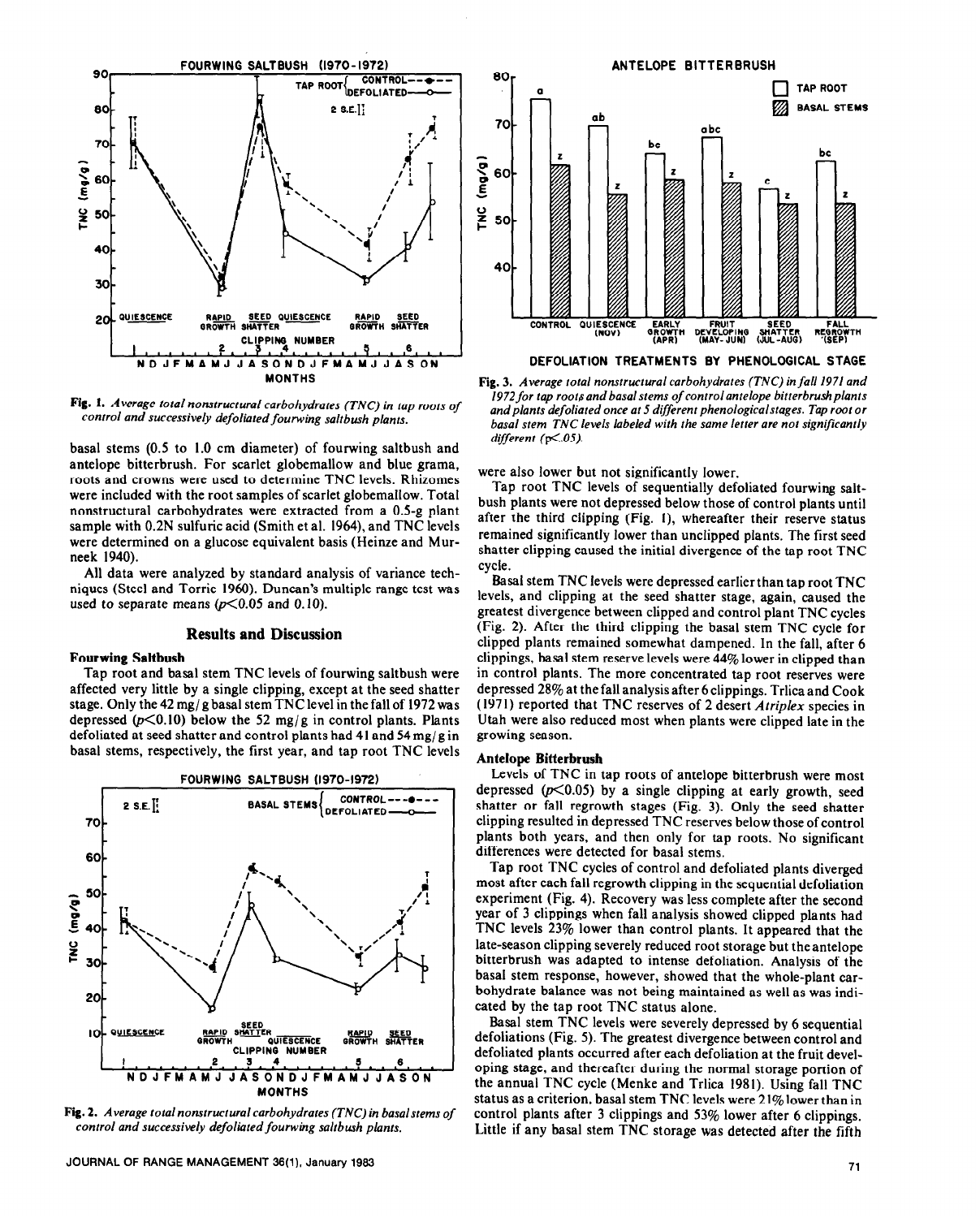

Fig. 4. *Average total nonstructural carbohydrates (TNC) in tap roots of control and successively defoliated antelope bitterbrush plants.* 

defoliation, and the TNC cycle was severely dampened.

Many decadent bitterbrush plants with a high percentage of dead stems and abundant crown sprouting were observed at the Maybe11 location, an area that had been grazed heavily by sheep over the past decade. It appeared that root reserves may not be readily mobilized to maintain aboveground stem reserves, Basal stem reserves appeared to be approaching a critical level after several severe defoliations, whereas tap root reserves were not affected severely. Given that antelope bitterbrush has low seedling survival in sandy soil, its adaptation for stand maintenance in the Maybe11 area appears to be fostered by a sacrifice of older woody top growth followed by crown sprouting below stiff dead stems, making new growth relatively unavailable to large grazing animals.

#### **Scarlet Globemallow**

**No** significant differences in TNC reserve levels were observed among control scarlet globemallow plants and plants clipped once at 1 of 5 phenological stages. Scarlet globemallow has relatively little shoot exposed in comparison with its extensive root and rhizome system, which might partially explain its high tolerance to intense defoliation. Trlica et al. (1977) showed that any depression



*Fig. 3. Average total nonstructural carbohydrates (Th'C) in basalstems of 1972 for roots* and crowns *of control blue* groma plants *and plants*  control and successively defoliated antelope bitterbrush plants.



Fig. 6. *Average total nonstructural carbohydrates (TNC) in crowns of control and successively defoliated scarlet globemallow plants.* 

in TNC reserve storage for this species was recovered after as little as 14 months of rest.

Root TNC reserve levels remained unaffected throughout the 6 sequential defoliations, and crown TNC reserve levels of defoliated plants were significantly lower  $(p<0.05)$  than in control plants only after all 6 defoliations (Fig. 6). Both root and crown TNC concentrations cycled between about 60 and 160 mg/g, which is a very high level of reserve storage. A number of investigators have associated survival under unfavorable environmental conditions with a capacity to store carbohydrates (Hanson and Stoddart 1940, McCarty and Price 1942, Wilson 1944, Smith 1964, Mooney and Billings 1965).

#### **Blue Grama**

When root and crown TNC reserve levels were each averaged over the 2 years of the single defoliation study, there were no significant  $(p>0.10)$  differences between control blue grama plants and plants defoliated once at 1 of the 5 phenological stages (Fig. 7). In the relatively wet year of 1972, however, plants clipped at rapid growth or seed shatter had lower  $(p<0.10)$  crown TNC levels than control plants. Fall herbage yields for plants clipped at rapid

**BLUE GRAMA** 



**MONTHS** Fig. 7. *Average total nonstructural carbohydrates CTNC) in fall 1971 and*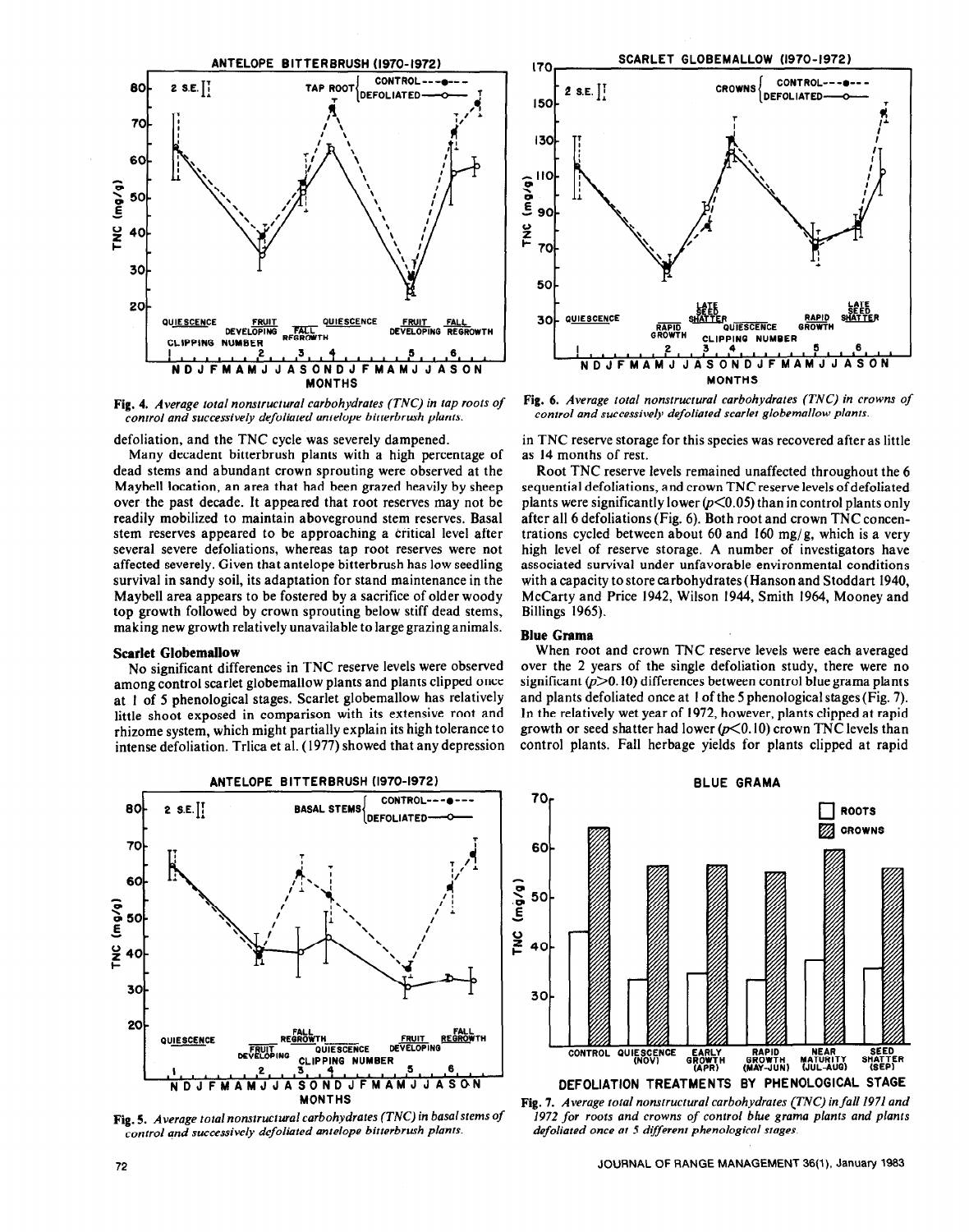

Fig. 8. *Average total nonsrructural carbohydrates (TNC) in roots of control and successively defoliated blue grama plants.* 

growth in *1972 were* the highest of all the single clipping treatments (Menke 1973), and the only one with the same herbage yield as control plants  $(p<0.05)$ . It appeared that, when adequate moisture was available, clipping during rapid growth stimulated regrowth, reducing TNC reserves.

Neither root nor crown TNC levels of blue grama were significantly affected until after 4 clippings (Fig. 8 and 9). After 6 clippings, however, both the TNC levels in roots and crowns were lower  $(p<0.05)$  than those of control plants.

Kinsinger and Hopkins (1961) reported that intense clipping of blue grama had significant effects only after the second year of clipping. Albertson et al. (1953) found little effect on basal cover of blue grama except under close clipping. They found that crowns died in the centers and that tillers were more slender and sparse than in control plants. Results were similar in this study, where most of the regrowth after clipping was from the margins of the crowns. Blue grama is known to be highly adapted to heavy grazing with low meristematic growing points (Branson 1953), rapid TNC replenishment (Menke and Trlica 1981), and ability to produce tillers rapidly and take advantage of short periods of adequate soil moisture (Albertson et al. 1953).

#### **Summary and Conclusions**

Fourwing saltbush, antelope bitterbrush, scarlet globemallow, and blue grama were heavily defoliated once to remove 90% of the foliage during each of 5 phenological stages. Single defoliation effects on TNC reserve levels were evaluated in the fall each year, while the experiment was performed twice. The same 4 species were subjected to 1 to 6 successive clippings to remove  $90\%$  of the foliage at various phenological stages during 1970, 1971, and 1972. Cumulative effects on TNC reserve levels were evaluated at the time of each clipping, and in the fall of 1972 after 6 intense clipping treatments.

Fourwing saltbush and antelope bitterbrush were most sensitive to single defoliations during the seed shatter phenological stage, although this stage occurred much earlier for antelope bitterbrush than fourwing saltbush. In the sequential defoliation experiment both species were again most affected by clipping mid- to late in the growing season, fourwing saltbush being affected most when clipped at the seed shatter stage and antelope bitterbrush at the fall regrowth stage. Scarlet globemallow was found to be very tolerant of both single and 6 successive intense defoliations. Crown TNC reserves of scarlet globemallow were slightly depressed in the fall of 1972 after 6 defoliations, but crown TNC storage is minor in comparison with the magnitude of storage in roots and rhizomes.



**Fig. 9.** *Average total nonstructural carbohydrates (TNC) in crowns of control and successively defoliated blue grama plants.* 

The single defoliation experimental approach seemed to be adequate for determining the most sensitive season of defoliation if one existed.

All 3 species studied at the CPER shortgrass prairie site were affected less by 6 successive intense defoliations than was antelope bitterbrush. Scarlet globemallow was affected least, followed by blue grama, then fourwing saltbush and antelope bitterbrush. The combination of very high concentrations of TNC reserves and large TNC storage in an extensive root and rhizome system appeared to be the reason that scarlet globemallow was so tolerant of heavy defoliation pressure.

Basal stem TNC reserves were 44% lower in heavily defoliated fourwing saltbush plants than in control plants, and tap root TNC reserves were 28% lower than in control plants after 6 successive clippings. Since symptoms of a dampened TNC cycle developed early, it is not desirable to use this species at this intensity and frequency.

Aboveground TNC reserve storage in basal stems of antelope bitterbrush was severely depressed by 6 successive defoliations. Basal stem TNC reserves were 53% lower after the repeated defoliations than in control plants, and the TNC cycle was severely dampened. Continuous use at this intensity and frequency would probably kill many plants. The apparent lesser depression of tap root reserves than of basal stem reserves, and the high incidence of stem death and root crown sprouting at the Maybe11 location indicated a possible mechanism of antelope bitterbrush survival under heavy defoliation.

#### **Literature Cited**

- **Albertson, F.W., A. Riegel, and J.L. Launchbaugb, Jr. 1953.** Effects of different intensities of clipping on short grasses in west central Kansas. Ecology 34: l-20.
- Blaisdell, J.P., and J.F. Pechanec. 1949. Effects of herbage removal at various dates on vigor of bluebunch wheatgrass and arrowleaf balsamroot. Ecology 30:298-305.
- **Branson,** F.A. 1953. Two new factors affecting resistance of grasses to grazing. J. Range Manage, 6: I65- 17 1.
- **Bukey, F.S., and** J.E. **Weaver. 1939.** Effects of frequent clipping on the underground food reserves of certain prairie grasses. Ecology 20:246- **252.**
- **Crider,** F.J. 1955. Root growth stoppage resulting from defoliation of grass. USDA. Tech. Bull. 1102.
- DeBano, L.F. 1957. The effect of season and degree of use on the physiological response and nutritive content of desert forage plants. M.S. Thesis. Utah State Univ., Logan.
- Graber, L.F. 1931. Food reserves in relation to other factors limiting the growth of grasses. Plant Physiol. 6:43-72.